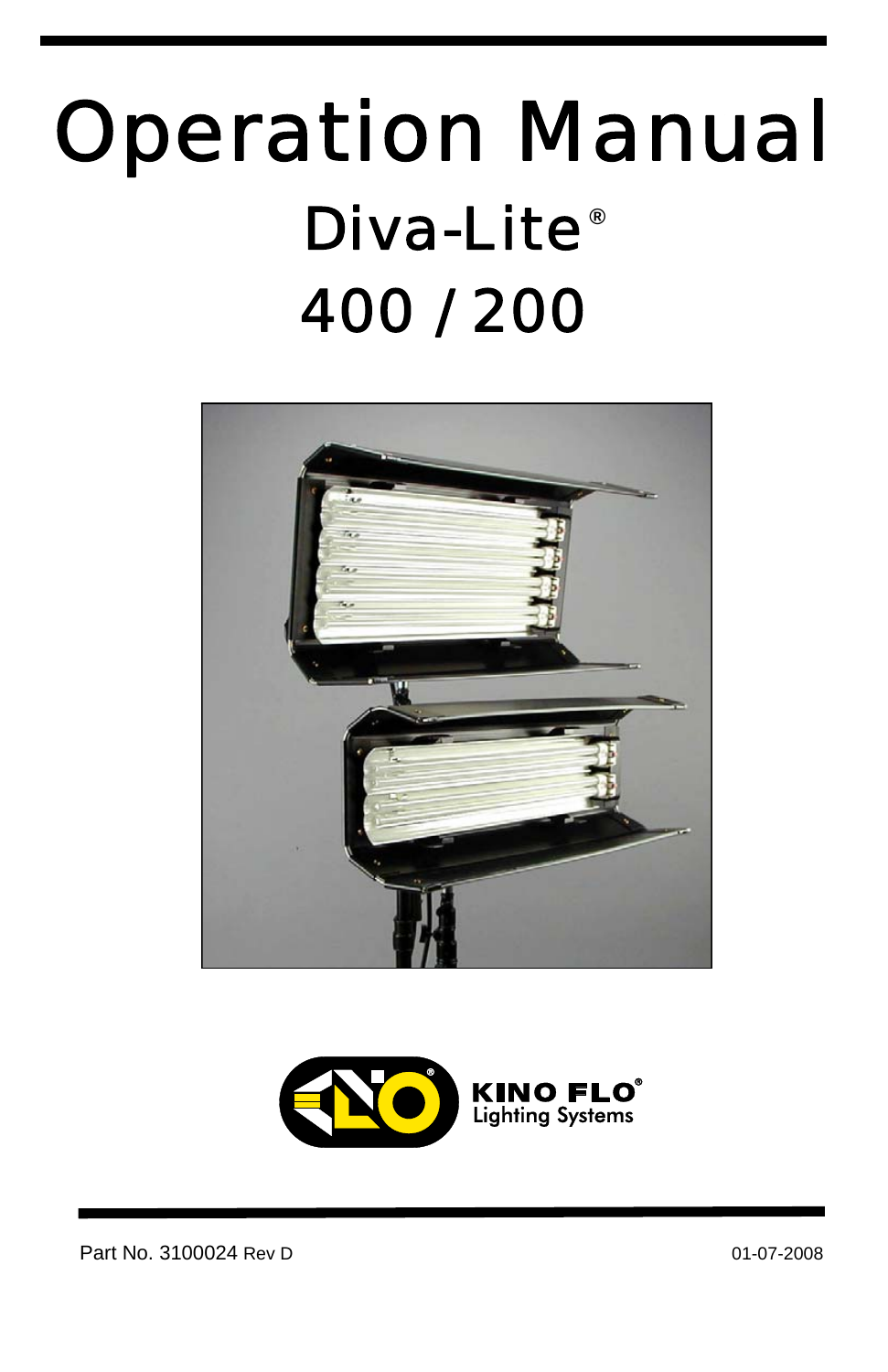### **Diva-Lite Assembly and Features**



 **DIV-400-120**……..Diva-Lite 400, 120VAC

 **DIV-400-230**……..Diva-Lite 400, 230VAC

 **DIV-400-120U**….. Diva-Lite 400, 120U Universal Voltage

 **DIV-400-230U**….. Diva-Lite 400, 230U Universal Voltage



**DIV-200-120**……..Diva-Lite 200, 120VAC

**DIV-200-230**……..Diva-Lite 200, 230VAC







**GFR-D4**…………. Diva-Lite 400 Gel Frame (Included)

**GFR-D2**…….…… Diva-Lite 200 Gel Frame (Included)

**LVR-D4-S** ….. Diva-Lite 400 Louver / Silver (Included)

**LVR-D2-S**…… Diva-Lite 200 Louver / Silver (Included)

**MTP-LB** ……..Lollipop w/Baby Receiver (Included)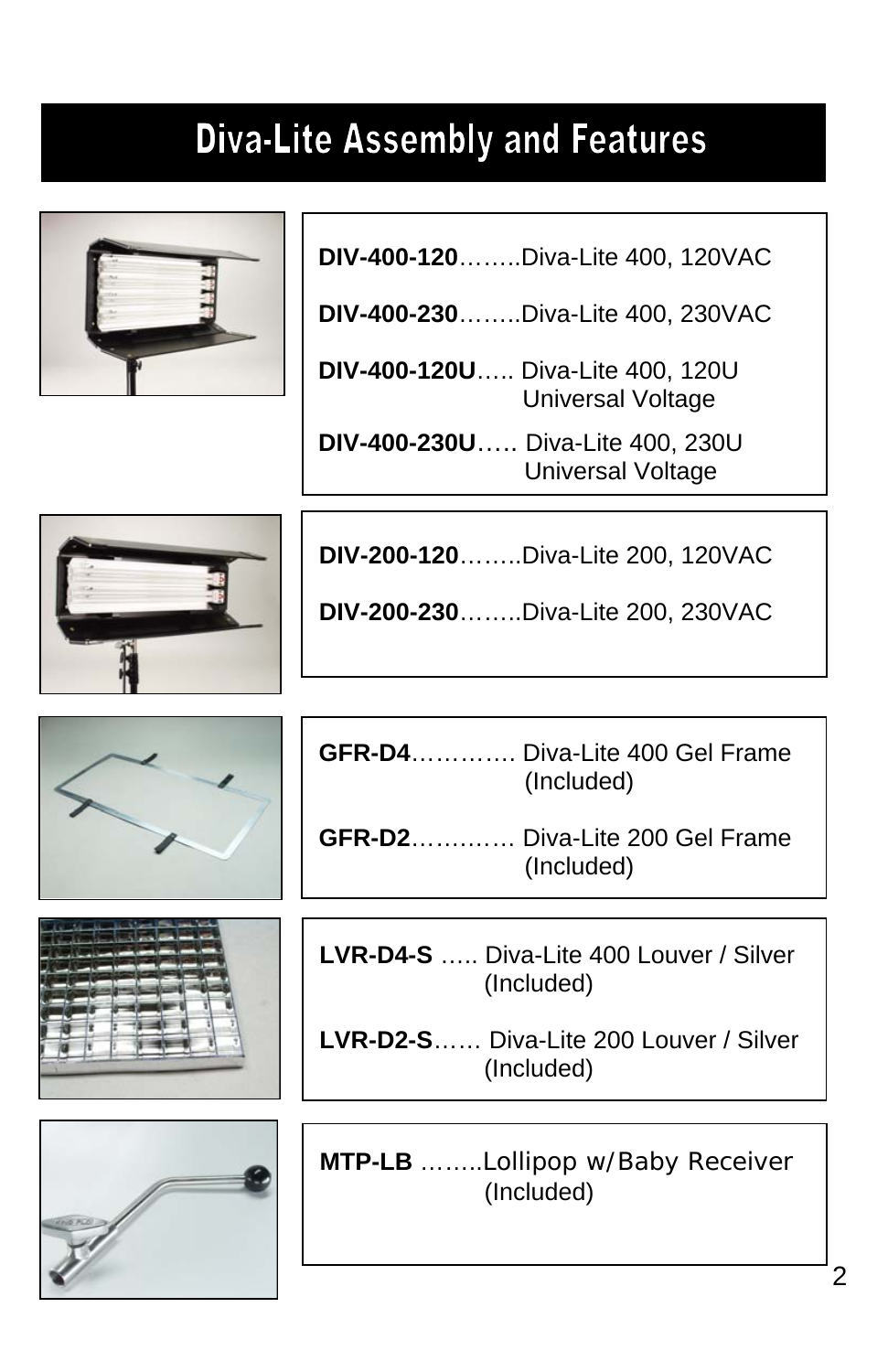### Diva-Lite 400 Kits (1-Unit)



 **KIT-D4-120** Diva-Lite 400 Kit, 120VAC w/ Travel Case

**KIT-D4-230** Same as above for 230 voltage

 **Kit Contents:**  1 Diva-Lite 400 1 Lamp Case<br>1 Flozier. Full 1 Travel Case 1 Flozier, Full

**Dimensions** Weight<br>  $28 \times 8 \times 18$ " 25lb  $28 \times 8 \times 18$ " (71 x 20.5 x 45.5cm) (11.3kg)



 **KIT-D4-120U** Diva-Lite 400 Kit (Universal), 120U w/ Travel Case

**KIT-D4-230U** Same as above for 230 voltage, 230U

 **Kit Contents:**  1 Diva-Lite 400 Universal 1 Lamp Case<br>1 Flozier. Full 1 Travel Case 1 Flozier, Full

**Dimensions** Weight<br>  $28 \times 8 \times 18$ " 25lb 28 x 8 x 18" 25lb<br>(71 x 20.5 x 45.5cm) (11.3kg)  $(71 \times 20.5 \times 45.5$ cm)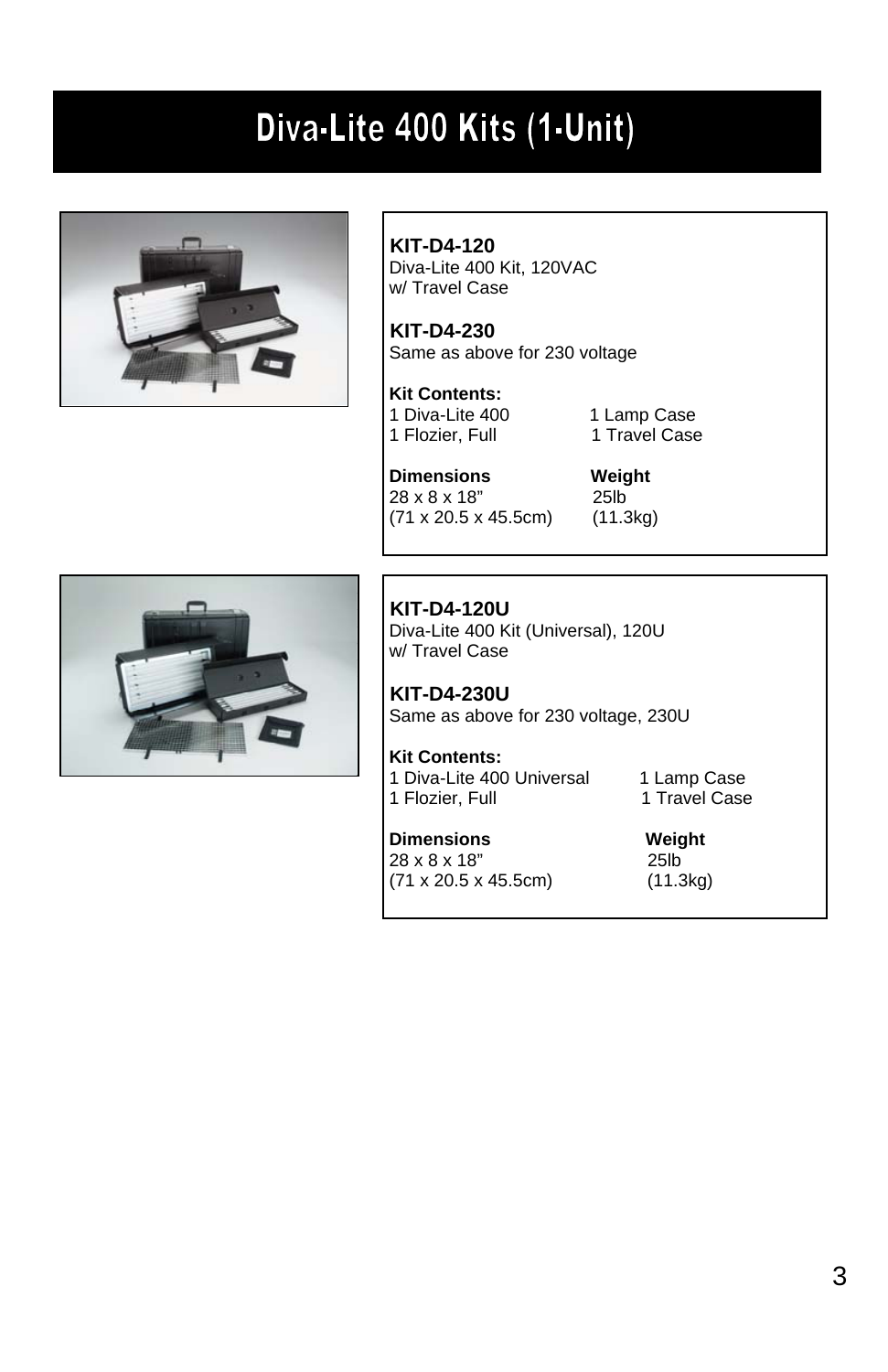### Diva-Lite 400 Kits (2-Unit)



#### **KIT-D42-120**

Diva-Lite 400 Kit, 120VAC (2-Unit) w/ Flight Case

**KIT-D42-230** Same as above for 230 voltage

#### **Kit Contents:**

2 Diva-Lite 400 2 Flozier, Full<br>2 Stand 2 Lamp Case 2 Off-set Mount 1 Flight Case

2 Lamp Case

#### **Dimensions Weight**<br>  $22 \times 16 \times 33.5$ " 61.5lb 22 x 16 x 33.5" (56 x 41 x 85cm) (27.7kg)



**KIT-D42-120U**  Diva-Lite 400 Kit (Universal), 120U (2-Unit) w/ Flight Case

**KIT-D42-230U** Same as above for 230 voltage, 230U

#### **Kit Contents:**

2 Diva-Lite 400 Universal 2 Flozier, Full<br>2 Stand 2 Lamp Case 2 Off-set Mount

2 Lamp Case<br>1 Flight Case

#### **Dimensions Weight**

22 x 16 x 33.5" 63lb<br>(56 x 41 x 85cm) (28.4kg)  $(56 \times 41 \times 85 \text{cm})$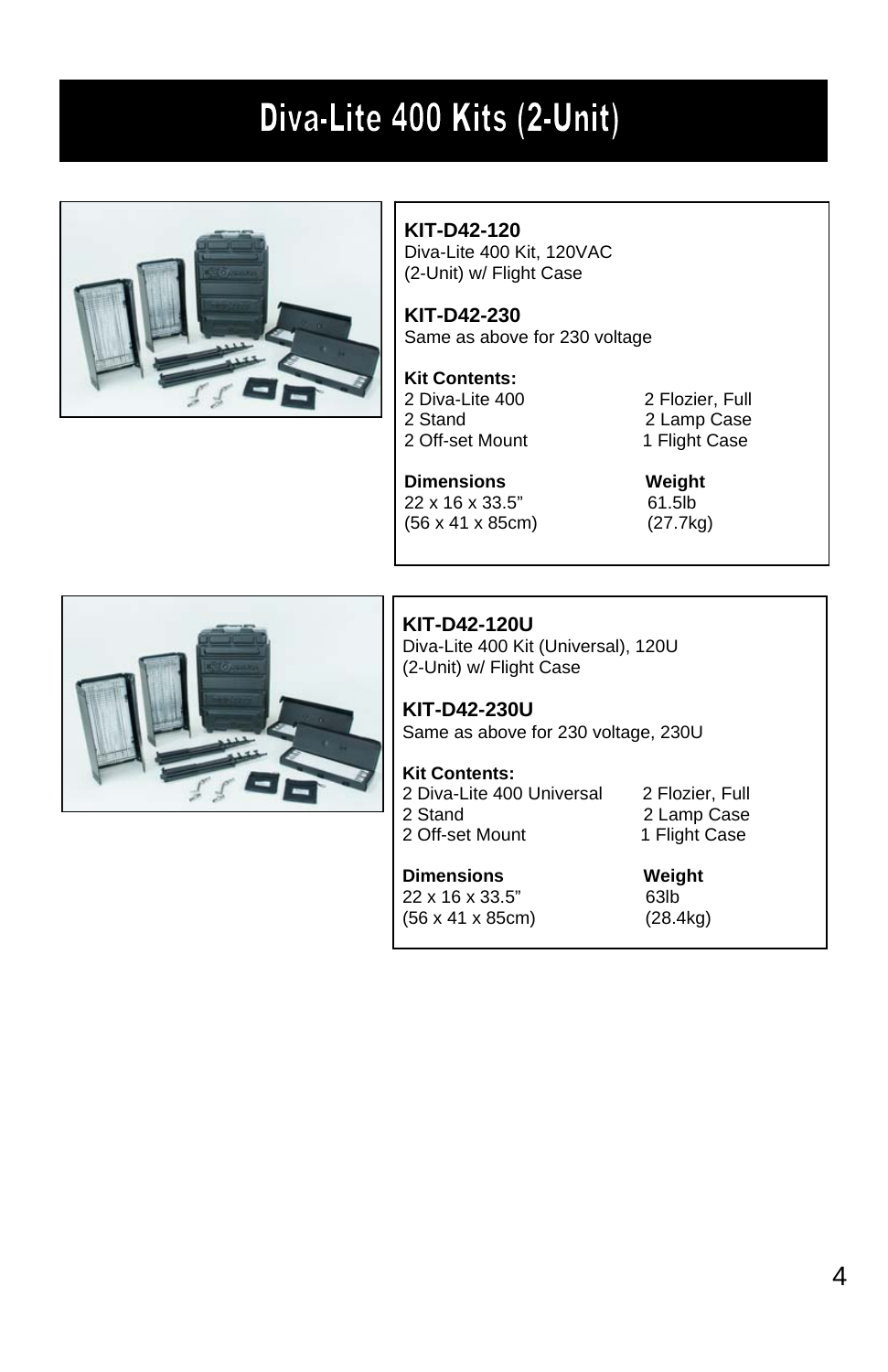### Diva-Lite 200 Kits



 **KIT-D2-120** Diva-Lite 200 Kit, 120VAC w/ Travel Case

**KIT-D2-230** Same as above for 230 voltage

 **Kit Contents:**  1 Diva-Lite 200 1 Lamp Case<br>1 Flozier, Full 1 Travel Case 1 Flozier, Full

 **Dimensions Weight**  28 x 8 x 15" 18lb (71 x 20.5 x 38cm) (8.1kg)



**KIT-D22-120**  Diva-Lite 200 Kit, 120VAC (2-Unit) w/ Flight Case **KIT-D22-230**

Same as above for 230 voltage

**Kit Contents:**  2 Diva-Lite 200 2 Flozier, Full<br>2 Stand 2 1 Lamp Case 2 Off-set Mount

1 Lamp Case<br>1 Flight Case

**Dimensions Weight**  22 x 13 x 33.5" 54lb (56 x 33 x 85cm) (24.3kg)



**KIT-D2-120/2** Diva-Lite 200 Kit, 120VAC (2-Unit) w/ Rolling Case

**KIT-D2-230/2** Same as above for 230 voltage

**Kit Contents:**  2 Diva-Lite 200 1 Lamp Case<br>2 Flozier, Full 1 Rolling Ship

**Dimensions Weight** 31.5 x 12.5 x 22" 41lb 31.5 x 12.5 x 22" 41lb<br>(80 x 32 x 56cm) (18.5kg)  $(80 \times 32 \times 56$  cm)

1 Rolling Ship Case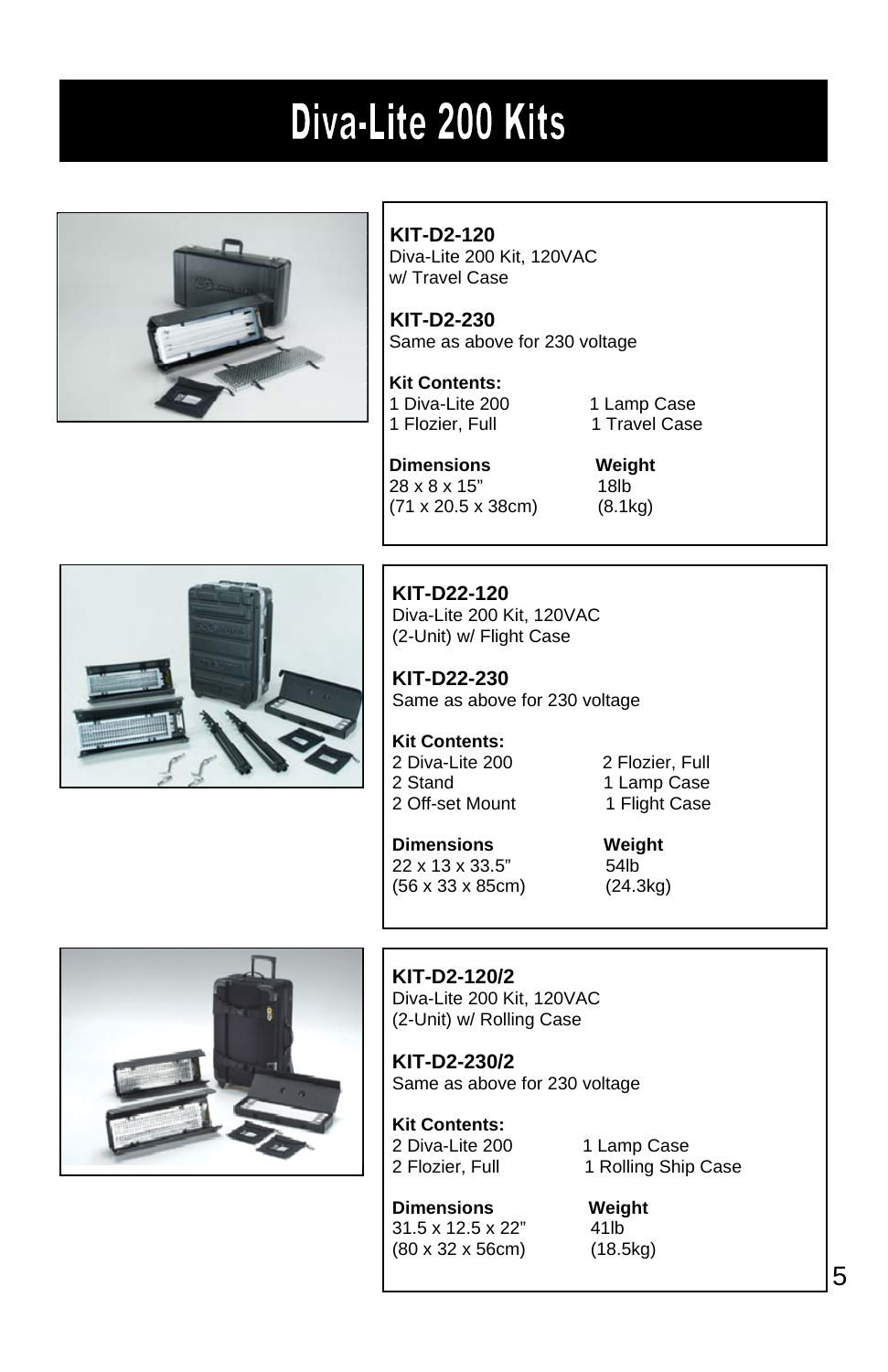### **Inserting Lamps**



Position Lamp over Lamp holder.



Press lamp base down until it clicks into place.



Press lamp end into lamp clip.

### **Removing Lamps**



Press red locking tab down and pull up on lamp.



Pull lamp out of lamp clip.

#### **Warning!**

**Do Not** lubricate the sliding lock mechanism on the lamp holder.

### **Applying Gel Frame and Louver**



The Gel Frame is held to the Fixture with 4 Velcro straps.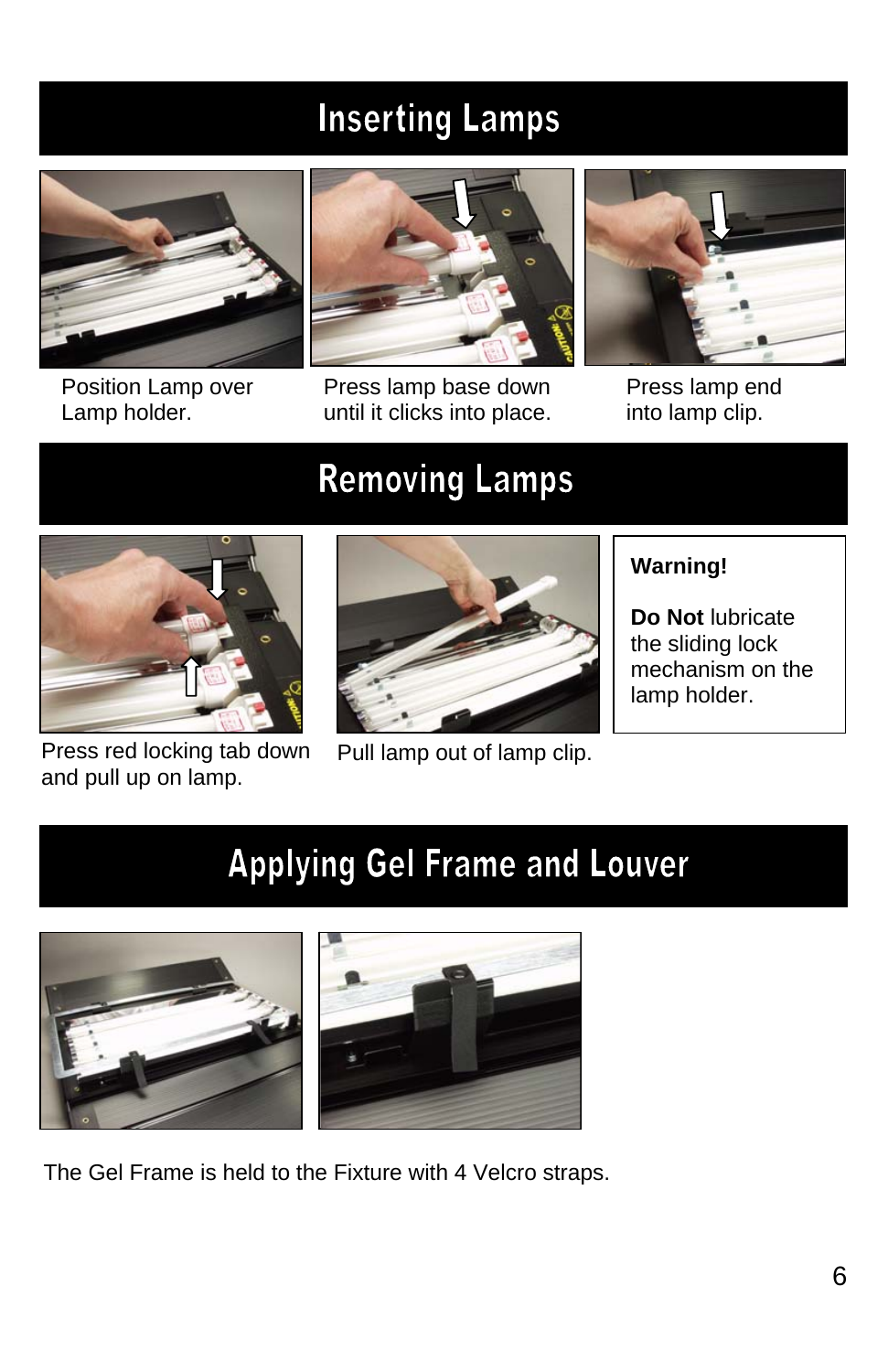

The Louver is fastened to the Fixture with 4 Velcro straps.



Mounted on a baby stand

### **Mounting Procedure**



Mounted to pipe grid

When hanging in a studio, loop a safety cord through the strainrelief ring provided on

the back of the fixture.



A 180 degree turn is all that is required to loosen the mount for orientation.



To adjust the tension on the lock lever, pull handle away from mount. This disengages the handle from the screw mechanism and allows the lever to be reoriented. You can also use a screwdriver to adjust the tension. Pull back on handle and adjust screw.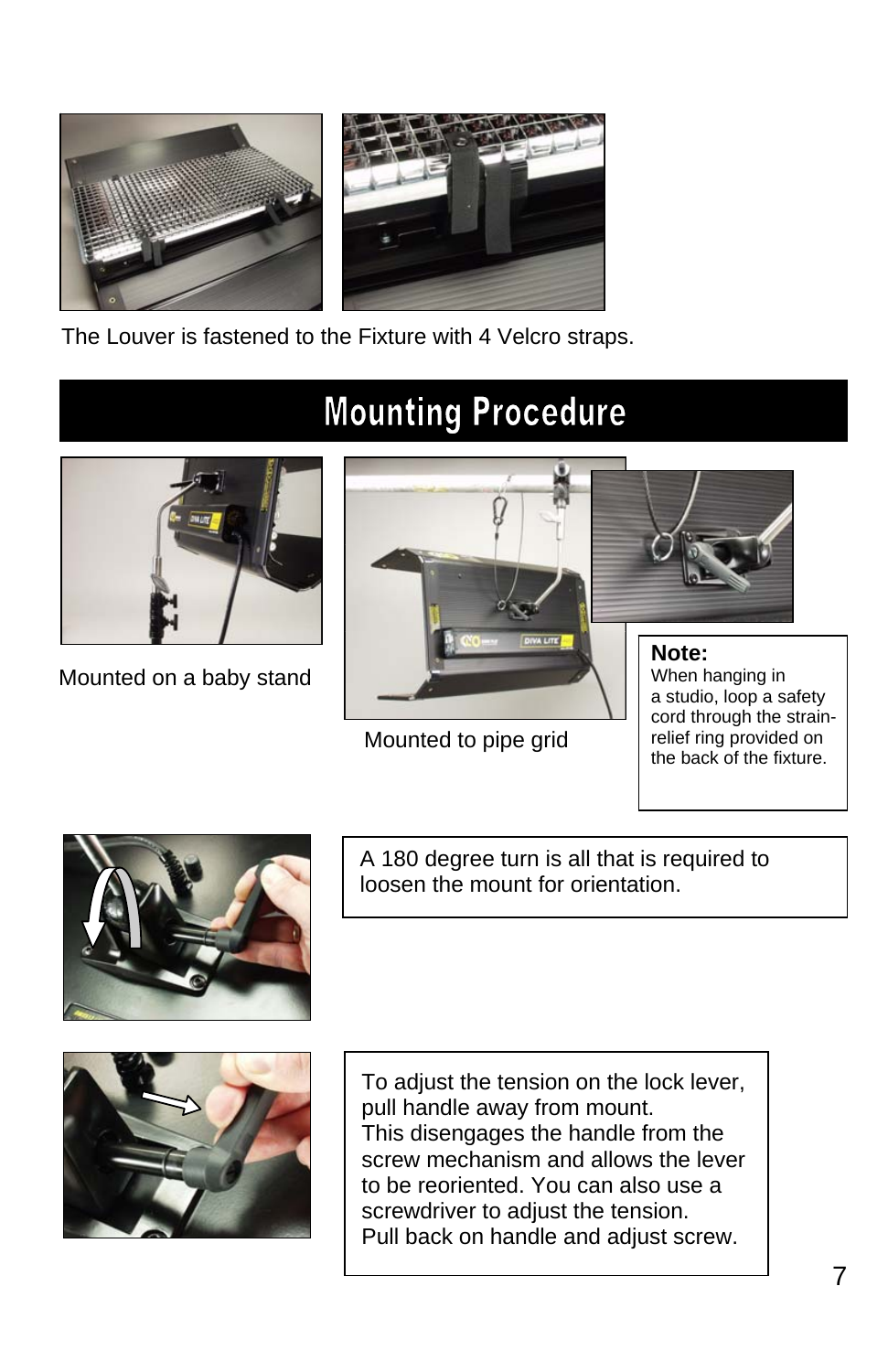### **Baby Offset Arm**



**MTP-B41F**… Baby offset arm



 The Baby Offset Arm allows fixtures to mount on the center of a stand.



 The Baby offset Arm can also be under slung from a baby stand to use as an up light.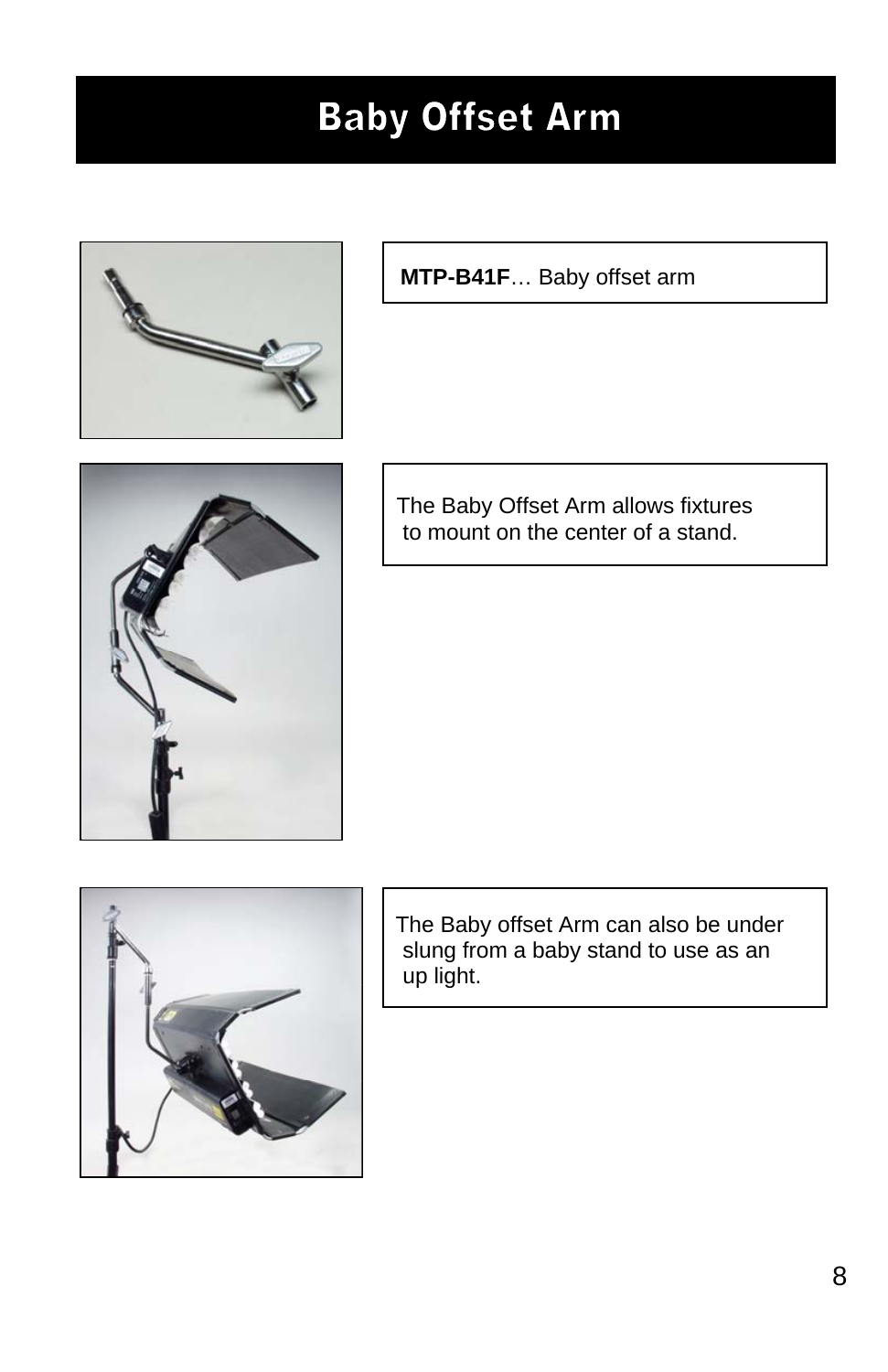### **Correct Lamp Orientation**





#### **VERTICAL MODE:**

Follow the principle of **lamp base up and lamp tip down.** This orientation keeps the mercury away from the cathodes and provides best color temperature stability and best color rendering.

**DO NOT** operate fixtures with lamp base in the down position. Color can diverge up to 400K and will get very green.

#### **HORIZONTAL MODE:**

Even in the horizontal position a slight rotation favoring the lamp tips (lamp base higher than the lamp tip) will allow for better color temperature stability.

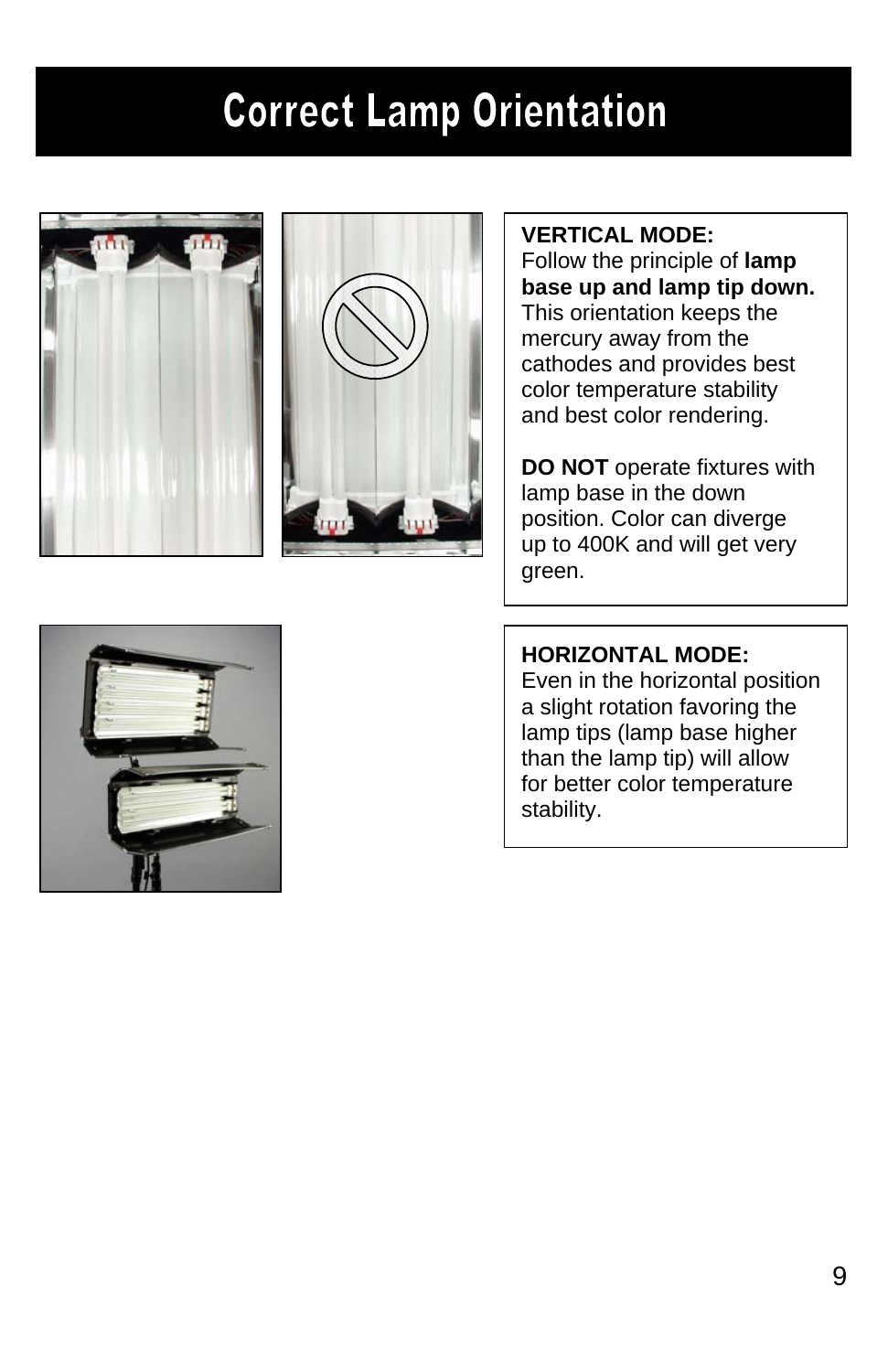## **Ballast Power**



#### **Warning! To Ensure Proper Operation**

ALWAYS TURN **OFF** THE FIXTURE BEFORE connecting or disconnecting lamps. After the lamps are properly installed, the in-line switch can turn on the Ballast. Avoid operating in temperatures above 125°F (51°C) or below 60°F (15°C).

In temperatures below 60°F (15°C) the ballast may take longer to strike. If lamps do not strike within 5 seconds, switch the ballast to OFF, and try again. Check that the lamps are properly seated, set dimmer to Full and restrike. If temperatures are too low, try to warm up the fixture to at least 60°F. Lamps will turn on at preset dimmer settings as long as the temperature is above 60°F (15°C).

### **Trouble Shooting**

#### **LAMPS FAIL TO LIGHT:**

- Check ambient temperature. Operating in temperatures above 125°F (51°C) or below 60°F (15°C) the unit might have trouble starting.
- With the power switch in the **ON** position, the red light should be on. If it is not, Voltage is not present. Check your power feed.
- The onboard dimmer should be full up. (Turned completely clockwise.)
- Check lamp contact. Lamps must be properly seated. If one lamp is not making contact or is burned out, two lamps will be off.
- Replace lamp or lamps.
- After having checked that lamps are correctly seated, turn off power to the fixture for 60 seconds and restart.
- Check that the lamp selector switch is in the appropriate setting.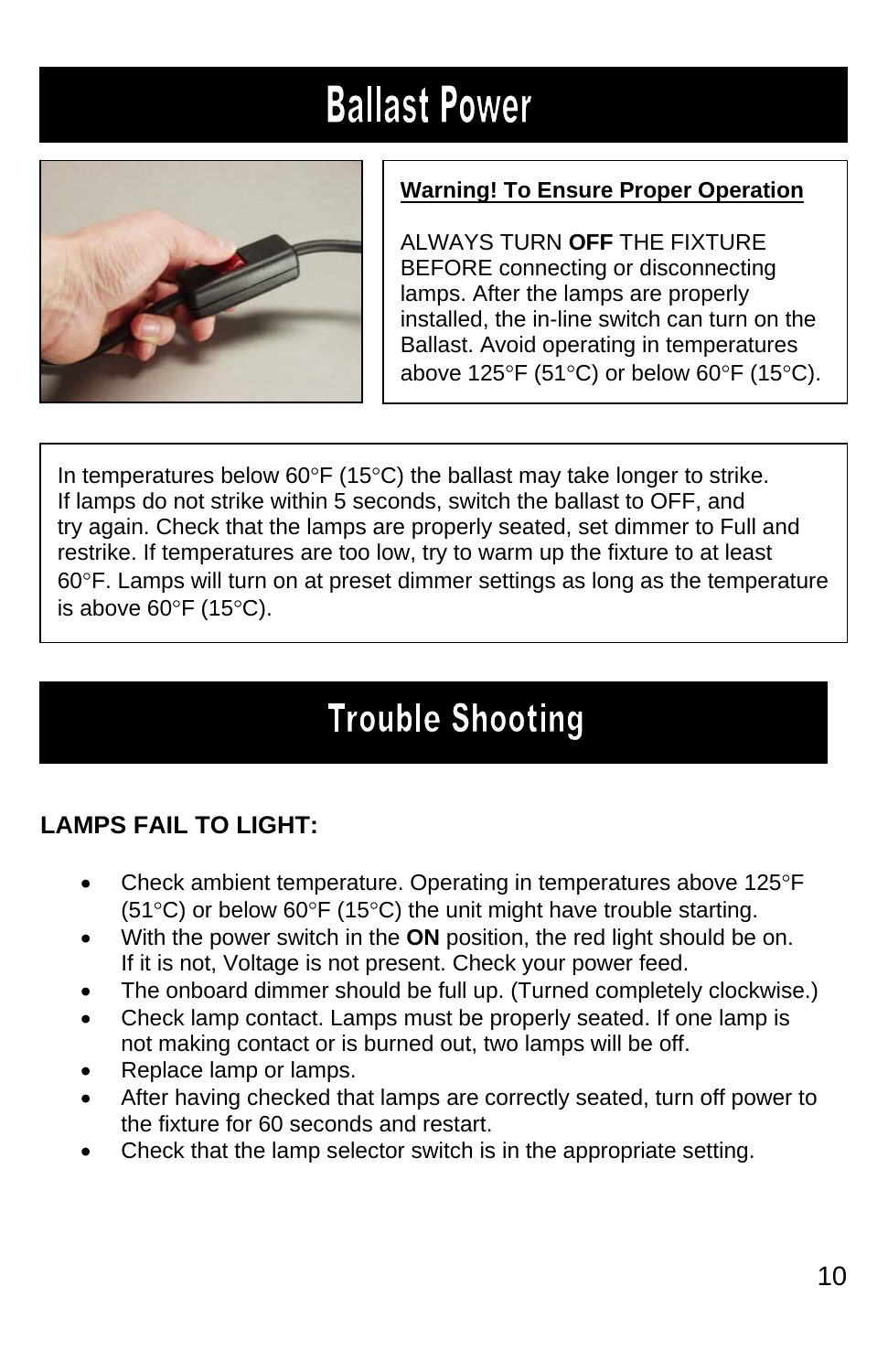### Diva 400 Lamp Select Switch



The Diva-Lite 400 **Lamp Select Switch** allows for 4 lamp or 2 lamp operation.

Turning off 2 lamps equals a one-stop reduction in light output without color shift. In the **4 Lamp** position all lamps are on. In the **2 Lamp** position only the two center lamps are on.

Note: This feature is not available for the Diva-Lite 200.

#### **Dimming Control**



#### **MANUAL DIMMING CONTROL**

The Dimmer should be full up when striking the lamp. Once the lamps have come up to full temperature, in about 3-5 minutes, then dim to the desired light level.

For full light output, turn dimmer fully clock wise.

An input jack for an optional Remote Dimmer **(DIM-5)** is located next to the power cord.

#### **Dimming and Color Temperature Shift**

Dimming can be used to adjust the light output of the Fixture. The color temperature will shift marginally if kept to within one f-stop. Dimming beyond one f-stop may result in a reduction of color temperature as well as a noticeable shift to magenta.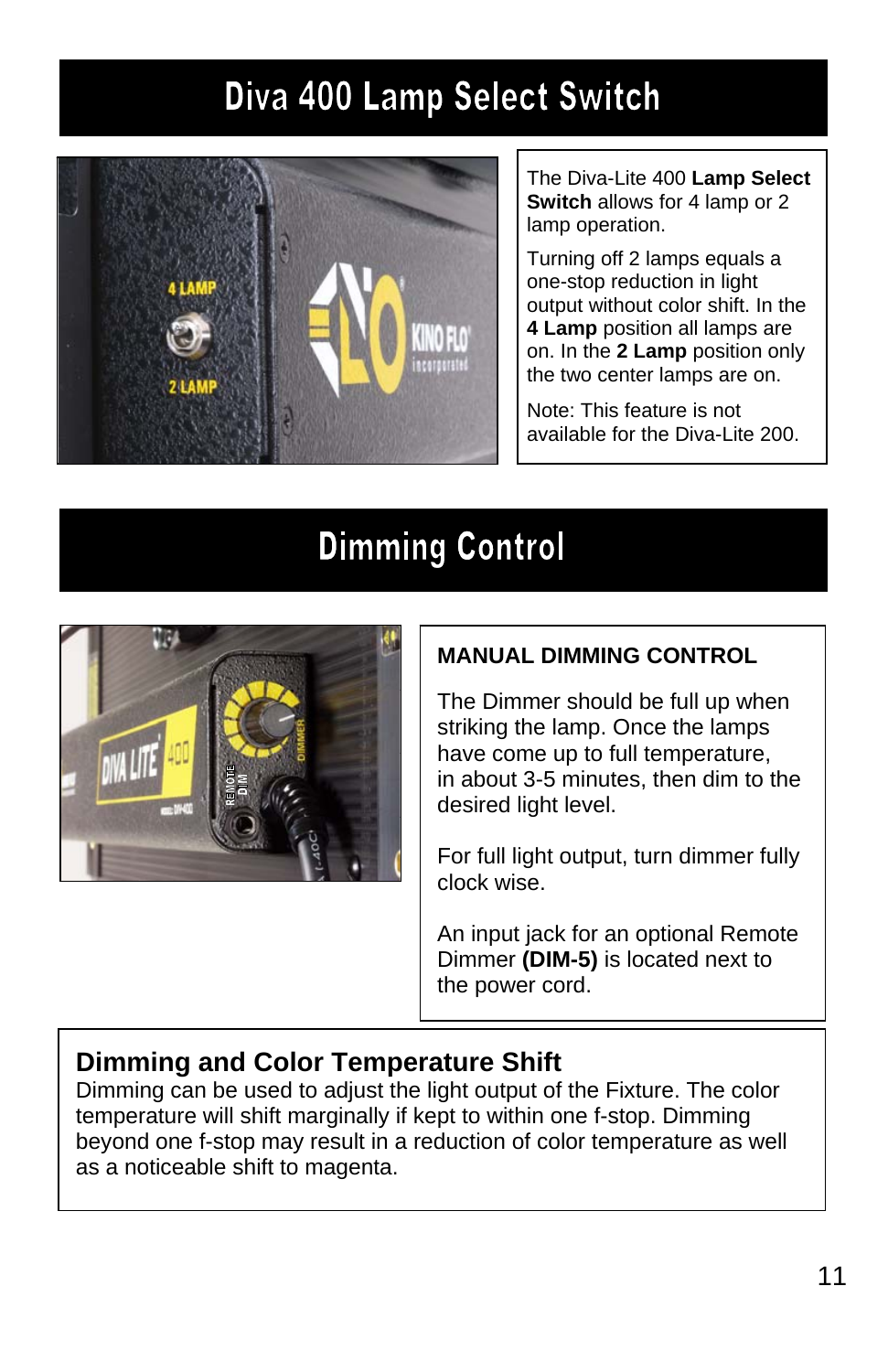#### **Remote Dimmer Operation**

The Diva-Lite Dimmer **(DIM-5)** is designed to remotely dim Diva-Lite 400 and Diva-Lite 200 Fixture models, which have the REMOTE DIM feature. A 15ft Dimming Cable is supplied with the Dimmer.

Note: No batteries are required to operate the Dimmer. The power for the Dimmer is drawn from the Fixture.



 Insert the Dimmer Cable into the receptacle marked: REMOTE DIM.

 Inserting the Dimmer Cable will automatically disable the onboard Dimmer.



Insert the other end of the Dimmer Cable into the Diva-Lite Remote Dimmer **(DIM-5)**.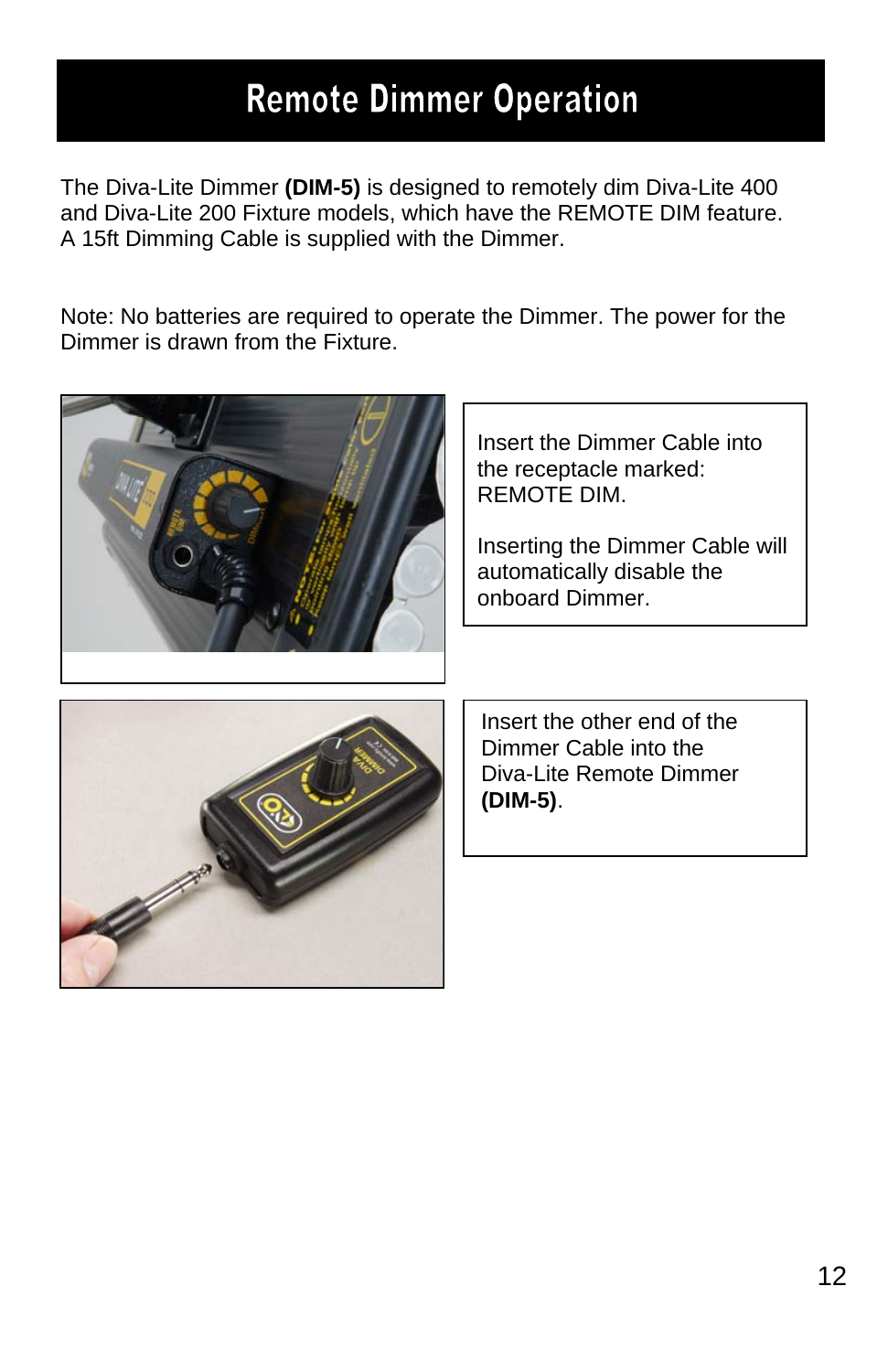### **Accessories and Parts**









**DFS-D4**….. Diva-Lite 400 Flozier, Full **DFS-D4-H**....Diva-Lite 400 Flozier, Half

**DFS-D2**….. Diva-Lite 200 Flozier, Full **DFS-D2-H**…Diva-Lite 200 Flozier, Half

 **LVR-D445**… Diva-Lite 400 Louver 45°  **LVR-D460**… Diva-Lite 400 Louver 60°  **LVR-D490**… Diva-Lite 400 Louver 90°

 **LVR-D245**… Diva-Lite 200 Louver 45°  **LVR-D260**… Diva-Lite 200 Louver 60°  **LVR-D290**… Diva-Lite 200 Louver 90°

**MTP-B41F**… Baby Off-set w/ Baby Receiver



**STD-M30**.…..Medium Duty Stand/Black, 30" **STD-M36**.…..Medium Duty Stand/Black, 36"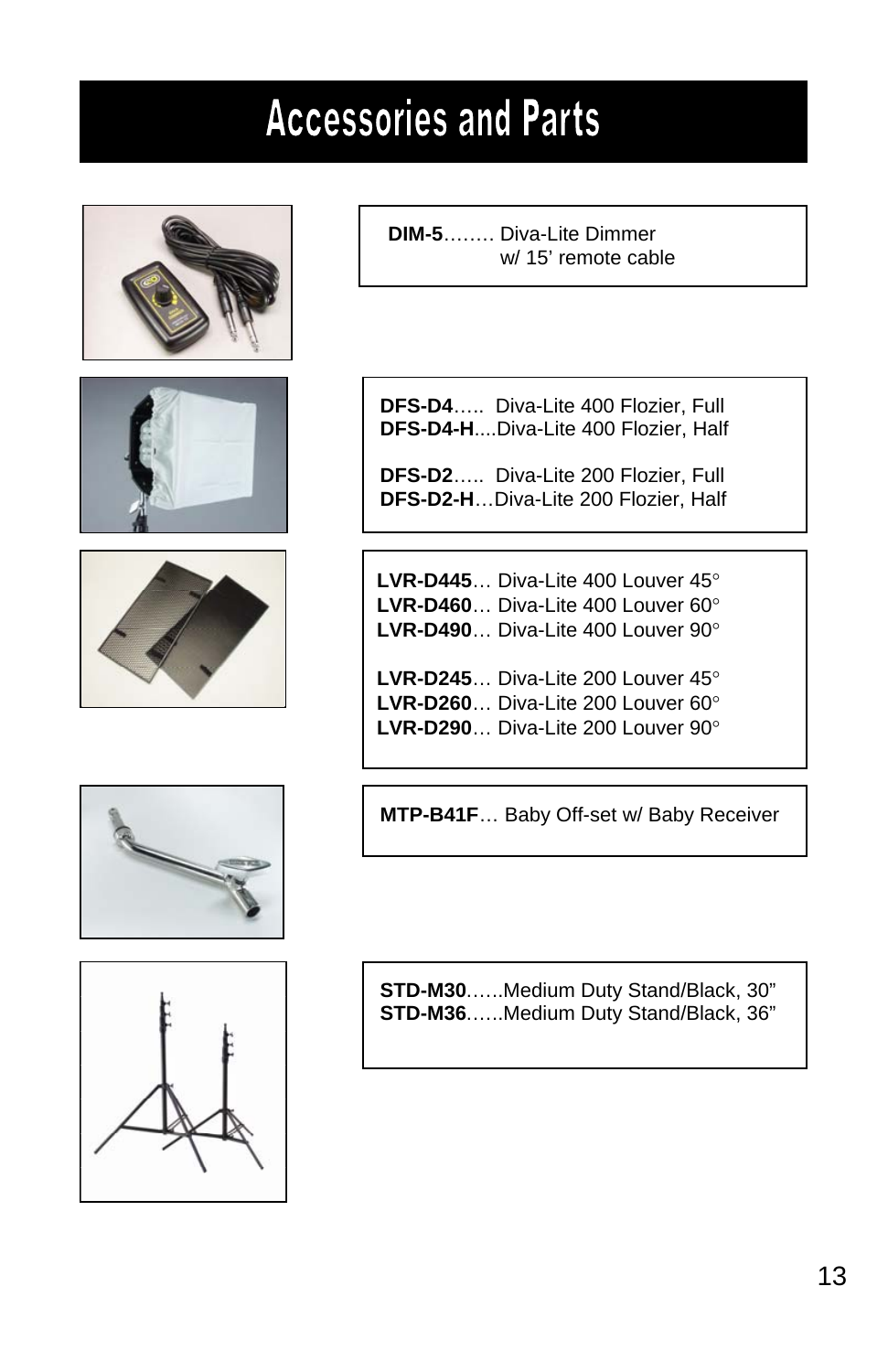## **Cases**







**Diva-Lite Travel Case Diva-Lite Flight Case Diva-Lite Rolling Case**

| Part<br><b>Number</b> | <b>Description</b>                       | <b>Dimensions</b>                                                    | Weight<br>Empty               | <b>Holds</b>                           |
|-----------------------|------------------------------------------|----------------------------------------------------------------------|-------------------------------|----------------------------------------|
| KAS-D2-C              | Diva-Lite 200 Travel Case                | 28 x 8 x 15"<br>$(71 \times 20.5 \times 38$ cm)                      | 10lb<br>(4.5kg)               | Diva-Lite 200 Kit Items                |
| KAS-D2-R              | Diva-Lite 200/400<br><b>Rolling Case</b> | $20 \times 11.5 \times 32.5$ "<br>(51 x 29 x 82.5cm)                 | 24lb<br>(10.8 <sub>kq</sub> ) | Diva-Lite 200 (2)<br>Diva-Lite 400 (1) |
| KAS-D22               | Diva-Lite 200 Flight Case                | 22 x 13 x 33.5"<br>$(56 \times 33 \times 85 \text{cm})$              | 27.3lb<br>(12.3kg)            | Diva-Lite 200 Kit<br>Items $(2)$       |
| KAS-D4-C              | Diva-Lite 400 Travel Case                | $28 \times 8 \times 19$ "<br>$(71 \times 20.5 \times 48.5$ cm)       | 11.5lb<br>(5.2kg)             | Diva-Lite 400 Kit Items                |
| KAS-D42               | Diva-Lite 400 Flight Case                | $22 \times 16 \times 33.5$ "<br>$(56 \times 41 \times 85 \text{cm})$ | 28.5lb<br>(12.8kg)            | Diva-Lite 400 Kit<br>Items $(2)$       |



**Lamp Carry Case (55Watt Compact)**

| Part<br><b>Number</b> | <b>Description</b>                 | <b>Dimensions</b>                                                     | Weight<br>Empty                  | <b>Holds</b>     |
|-----------------------|------------------------------------|-----------------------------------------------------------------------|----------------------------------|------------------|
| <b>KAS-CL4</b>        | 4-Lamp Carry Case<br>(55W Compact) | $24 \times 5 \times 2.5$ "<br>$(61 \times 12.7 \times 6.5 \text{cm})$ | $0.8$ lb<br>(0.4 <sub>kq</sub> ) | 55Watt Lamps (4) |
| KAS-CL6               | 6-Lamp Carry Case<br>(55W Compact) | 24 x 7 x 2.5"<br>$(61 \times 18 \times 6.5 \text{cm})$                | $0.8$ lb<br>(0.4kg)              | 55Watt Lamps (6) |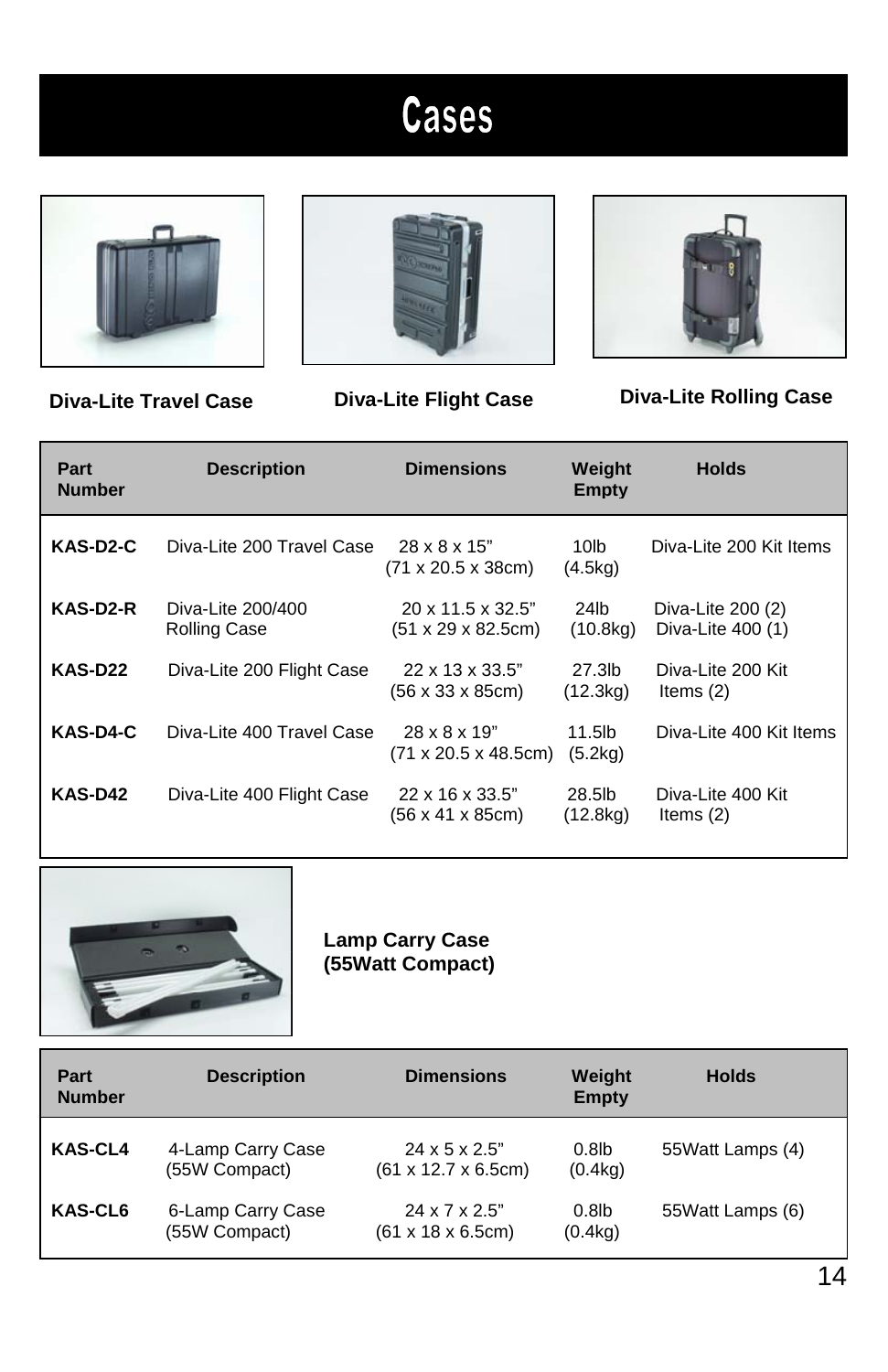### **Fixture Specifications**

| Diva-Lite 400              | Power requirements: 120VAC or 230VAC          | Amperage: 1.1 amps at 230VAC, 2.0 amps at<br>120VAC 50/60Hz<br>Switching: 4 Lamps/ 2 Lamps<br>Weight: w/ lamps, louver and diffuser<br>13lb / 5.9kg<br><b>Dimensions:</b> $26 \times 12 \times 6$ " (w/ 6" barn doors)<br>(66 x 30.5 x 15cm)<br>(w/ 15cm barn doors)<br>Lamp types: 55 watt compact fluorescent lamps<br>with 2G11 base                    |
|----------------------------|-----------------------------------------------|------------------------------------------------------------------------------------------------------------------------------------------------------------------------------------------------------------------------------------------------------------------------------------------------------------------------------------------------------------|
| Diva-Lite 400<br>Universal |                                               | Power requirements: 100 - 265VAC 50/60Hz<br>Amperage: 1.8 amps at 120-230VAC<br>Switching: 4 Lamps/ 2 Lamps<br>Weight: w/ lamps, louver and diffuser<br>14.2lb / 6.4kg<br><b>Dimensions:</b> $26 \times 12 \times 6$ " (w/ 6" barn doors)<br>(66 x 30.5 x 15cm)<br>(w/ 15cm barn doors)<br>Lamp types: 55 watt compact fluorescent lamps<br>with 2G11 base |
| Diva-Lite 200              | <b>Dimensions:</b> $26 \times 7.5 \times 6$ " | Power requirements: 120VAC or 230VAC 50/60Hz<br>Amperage: 1.1 amps at 120VAC<br>0.6 amps at 230VAC<br>Weight: w/ lamps, louver and diffuser<br>9lb / 4.1kg<br>(w/ 3.5" barn doors)<br>$(66 \times 19 \times 15 \text{cm})$<br>(w/ 9cm barn doors)<br>Lamp types: 55 watt compact fluorescent lamps<br>with 2G11 base                                       |